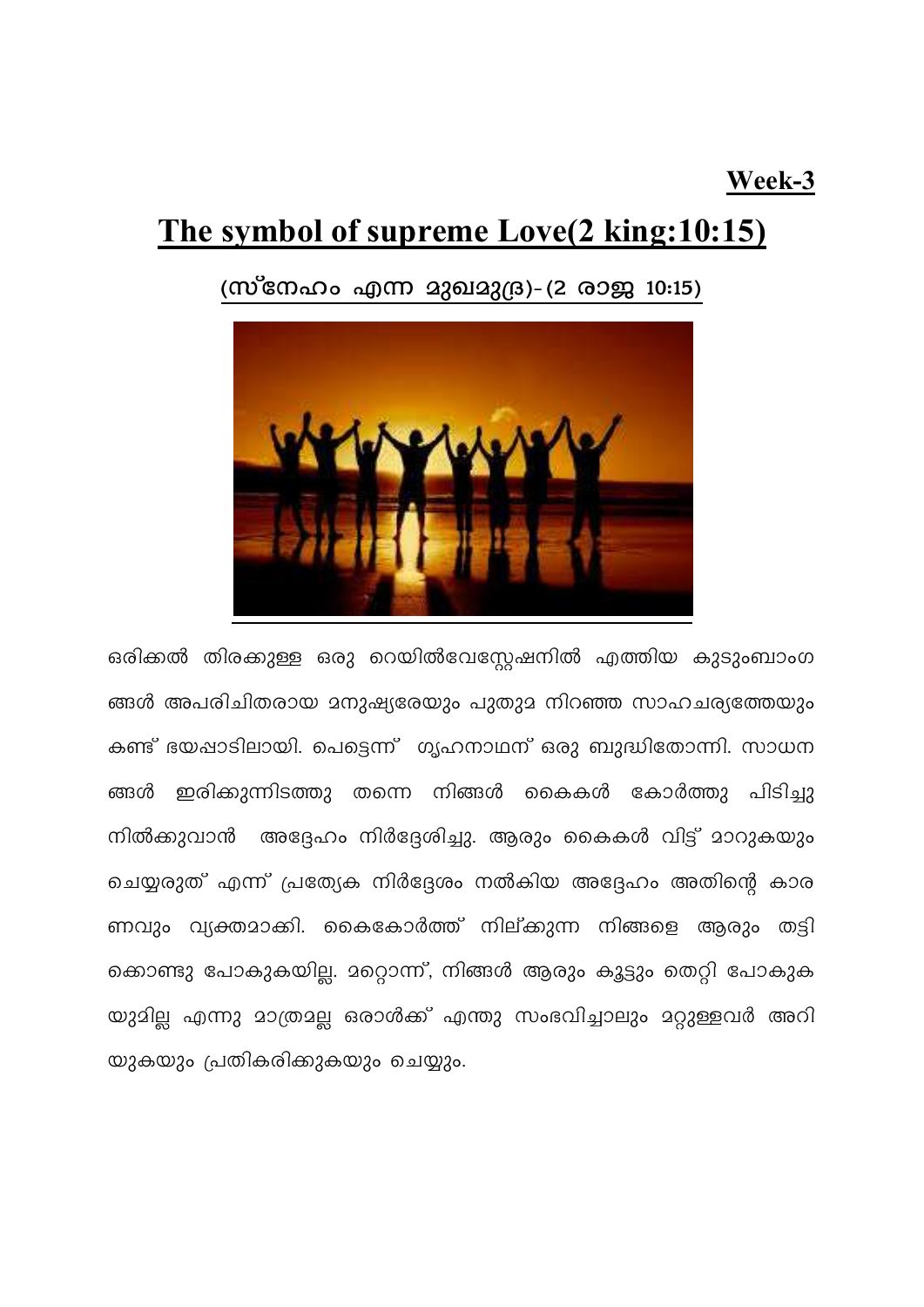സ്നേഹമുള്ളിടത്തേ കൈകോർത്ത് പിടിക്കുവാൻ കഴിയുകയുള്ളൂ. അലറുന്ന സിംഹം പോലെയുള്ള പിശാച് നമ്മെ തകർക്കാതിരിഷാൻ ,

വിശ്വാസികൾ ആരും നഷ്ടമാകാതിരി പ്പാൻ പരസ്പരസ്നേഹത്തോടെ വിശ്വാസികൾ കൈകോർത്തു പിടിച്ച് <u> മുൻപോട്ടു</u> പോകേണമെന്ന് കർത്താവാഗ്രഹിക്കുന്നു. ഒരു കൂടി വരവിൽ ഇപ്രകാരം കൈപിടിച്ച് പ്രാർത്ഥിക്കുക, കൈകൊടുക്കുക



എന്ന് പറയുന്നതും കൂട്ടായ്മയെ പ്രകാശിഷിക്കുന്ന ഘടകങ്ങളാണ്. . സൗഖ്യമാക്കുവാൻ അവൻ കൈനീട്ടുമ്പോഴാണ് അടയാളങ്ങളും , അത്ഭു തങ്ങളും നടക്കുന്നത്. ഒരേ മനസ്സോടെ കൈകോർത്തു പിടിച്ച് പ്രാർത്ഥി ക്കുമ്പോൾ ശത്രു തോറ്റുപോകുന്നു.

ഒരുമിച്ച് കൂടിയിരുന്ന് പരിശുദ്ധാത്മാവിനെ പ്രാപിച്ച ശിഷ്യൻമാർ ദൈവവചനം പൂർണ്ണധൈര്യത്തോടെ പ്രസ്താവിച്ചപ്പോഴാണ്ജനം വിശ്വ സിച്ചത്. (അ:പ്ര:4:32) ൽ പറയുന്ന ക്രിസ്തുവിൽ വിശ്വസിച്ചവരുടെ കൂട്ടം ഏകമനസ്സും , ഏകഹൃദയവും ഉള്ളവരായിരുന്നു എന്ന്. അതായത് വിശ്വാ സികൾ മുട്ടുള്ളവർക്ക് സഹായഹസ്തം നീട്ടുവാൻ മനസ്സുള്ളവരായിരുന്നു എന്ന് വ്യക്തം.

ദൈവീക നിർദ്ദേശപ്രകാരമാണ് യേഹൂവിനെ യിസ്രായേലിന്റെ രാജാവായി ഏലിയാവ് അഭിഷേകം ചെയ്തത്. (1രാജ:19:16) . തന്നെ ഏല്പിച്ച ദൗത്യം പൂർത്തിയാക്കിയശേഷം അവിടെ നിന്ന് പുറപ്പെടുമ്പോൾ തന്നെ എതിരേല്പാൻ വന്ന യോനാബിനെ കണ്ട്---- '' എന്റെ ഹൃദയം